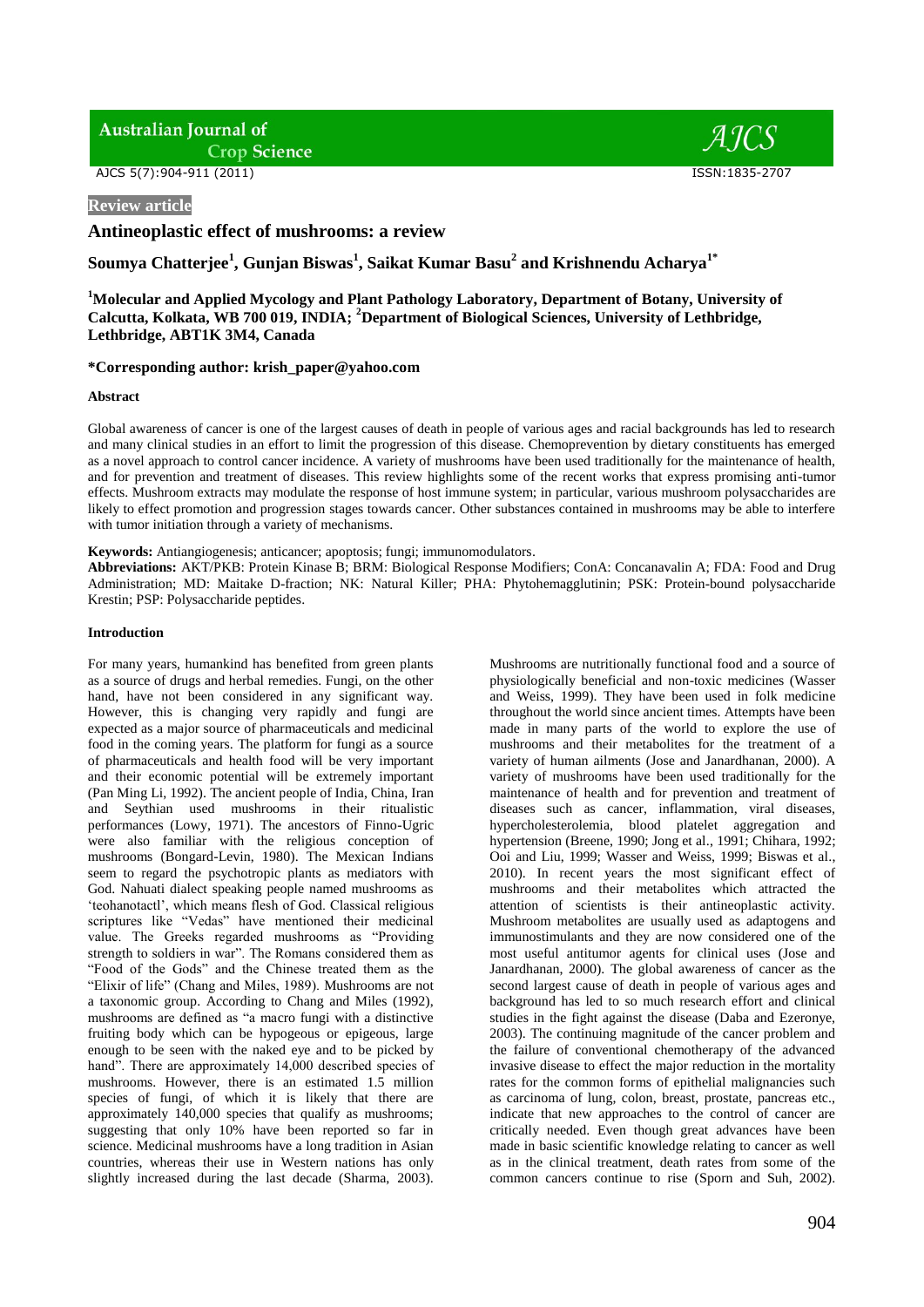Furthermore, the misperception of cancer as a disease whose most fundamental characteristics is excessive cell proliferation has led to an over emphasis of testing and development of cytotoxic drugs that kill cancer cells. Unfortunately, most cytotoxic drugs used in cancer chemotherapy are also highly toxic to a wide spectrum of normal tissues, such as those found in gastrointestinal tract, bone marrow, heart, lungs, kidney and brain. Iatrogenic failure of these organs is a frequent cause of death from cancer (Sporn and Suh, 2002). As an alternative approach, we need to consider that cancer is ultimately the end stage of a chronic disease process characterized by abnormal cell and tissue differentiation. This process, which eventually leads to the outcome of invasive and metastatic cancer, is carcinogenesis. We need to focus more effort on control of carcinogenesis rather than attempting to cure the end stage disease (Sporn and Suh, 2002). In many cases, cancer is long drawn-out disease that emotionally drains both the patients and their family (Kim, 2004). Although enormous energy has been invested in treating existing cancer by chemotherapy, prevention of cancer is the preferred option. Empirical approaches to discover anticancer drugs and cancer treatments have made limited progress in the past several decades in finding a cure for cancer. New discoveries in molecular oncology along with rapid expansion of our knowledge concerning the processes that govern differentiation, apoptosis, immune surveillance, angiogenesis, metastasis, cell cycle, and signal transduction control have unveiled an abundance of specific molecular targets for cancer therapy, including a variety of small-molecule compounds that inhibit or stimulate these molecular targets (Zaidman et al., 2005). Because cancer cells develop when normal cells grow abnormally and become malignant, it may not be feasible for any drug to prevent carcinogenesis and inhibit the growth of cancer cells without injuring the normal cells of the host. Thus, attention has recently focused on the development of some kind of immunotherapy that would identify and eliminate cancer cells as foreign matter, as well as act on substances, such as immunopotentiators, immunoinitiators and biological response modifiers (BRM) special biophylactics that would prevent carcinogenesis and carcinostasis (Mizuno, 1999). Mushroom extracts may modulate the response of the host immune system. In particular, various mushroom polysaccharides are likely to affect promotion and progression stages towards cancer. Other substances contained in mushrooms may be able to interfere with tumor initiation through a variety of mechanisms, e.g., by enhancing the host's antioxidant capacity or by upregulating phase I and phase II enzymes involved in the metabolic transformation and detoxification of mutagenic compounds (Lee and Nishikawa, 2003). Yet other mushroom constituents may inhibit promotion or progression to a cancer by exerting direct cytotoxic effects on tumor cells (Fujimiya et al., 1998), by interfering with tumor angiogenesis (Takaku et al., 2001), or by upregulating other non-immune tumor-suppressive mechanisms.

### **Anticancer activity of Mushrooms and their Constituents**

The use of medicinal mushrooms in the fight against cancer is known in China, Korea, Japan, Russia, United States and Canada. Such mushrooms effective against cancers of the stomach, oesophagus, prostate and lung, belong to the family of Polyporaceae (Mizuno, 1999). In Russian medicine, an extract of Chaga (*Inotus obliquus*) is used as an antitumor medicine. A. Solzhenitsyn stated in the article entitled "Cancer of the White Birch" that a cancerous lesion was

cured by application of Chaga, a mushroom that grows on the trunk of white birch (*Betula alba*) (Wasser and Weiss, 1999). Some species of edible higher Basidiomycetes have been reported to inhibit the growth of different kinds of tumors. Approximately 200 species of higher Basidiomycetes have been reported to exhibit antitumor activity (Lucas et al., 1957; Gregory et al., 1966; Ying et al., 1987; Yang and Jong, 1989; Mizuno, 1995 a, b, 1996). The search for new antitumor and other medicinal substances from the higher Basidiomycetes and the study of medicinal value of these edible mushrooms have become matters of great interest. Thus, some authors have combined the use of mushrooms both for nutritional and medicinal purposes (Ying et al., 1987; Pai et al., 1990; Mizuno et al., 1995; Wasser and Weiss, 1997 a, b; Miles and Chang, 1997). The antitumor activity of the higher Basidiomycetes has been first demonstrated by Lucas et al. (1957), employing extracts of fruiting bodies of *Boletus edulis*, another Homobasidiomycetes in tests against Sarcoma 180 cell line in mice. In the 1960s, calvacin was the most commonly cited natural product isolated from the medicinal mushroom, *Calvatia gigantea* and broadly used in many laboratories as an antitumor agent. It is interesting to note that calvacin emerges indirectly from the recorded ancient application and verification of folk medicine (Lucas et al., 1957, 1959). The chemical nature of calvacin reveals it as moderately heatstable, nondiffusible, basic muco-protein. Calvacin has been tested against many experimental tumors, including Sarcoma 180, mammary adenocarcinoma 755, leukemia L-1210, and HeLa cell lines. Ikekawa and coworkers (1968, 1969) reported that hot water extracts obtained from the fruiting bodies of six edible wild higher Basidiomycetes namely, *Flammulina velutipes*, *Lentinus edodes*, *Pholiota nameko*, *Pleurotus ostreatus*, *Tricholoma matsutake* and *Pleurotus spodoleucus*, showed a marked host mediated antitumor activity against Sarcoma 180 in Swiss albino mice. In 1962, Yoshida and his collaborators isolated an agent from *Lampteromyces japonicus*, active against Ehrlich carcinoma of the mouse. Gregory and collaborators (1966) surveyed more than 7,000 cultures of higher Basidiomycetes for antitumor activity against three rodent tumor systems. 50 cultures representing 22 species produced in fermentation media, showed inhibitory effects against Sarcoma 180, mammary adenocarcinoma 755, and leukemia L-1210. Using standard methods of fractionation and purification of polysaccharides, Chihara and coworkers (1969, 1970 a, b) isolated a water soluble anti-tumor polysaccharide from the fruit bodies of *Lentinus edodes*, which was named "*Lentinan*" [ $\beta$ (1-3),  $\beta$ (1-6) glucan] after the generic name of this mushroom. The molecular formula of Lentinan is  $(C_6H_{10}O_5)_n$ ; the mean molecular weight is about  $1 \times 10^5$ -5  $\times 10^5$  Da, [ $\alpha$ ]  $\beta$  $+ 20^{\circ}$ -22° (NaOH). It has been confirmed to be a β-D-glucan, as shown by electrophoresis and ultracentrifugation, as well as by various techniques and instrumental analysis (Sasaki and Takatsuka, 1976). Chihara reported on the antitumor properties of *L. edodes*, and stated that lentinan "was found to *almost completely regress the solid type of tumors in synergic host-tumor system A*<sup>"</sup>. The antitumor effect of lentinan was originally confirmed by using Sarcoma 180 transplanted in CD-1/ICS mice (Chihara et al., 1969). Lentinan is not only effective against allogenic tumors but also against various synergic and autochthonous tumors. It also prevents chemical and viral oncogenesis (Zakany et al., 1980). Antitumor activity of lentinan was found to be significantly higher than that of polysaccharides isolated from many other fungi, lichens and higher vascular plants. Since then, numerous researchers have isolated some essential substances from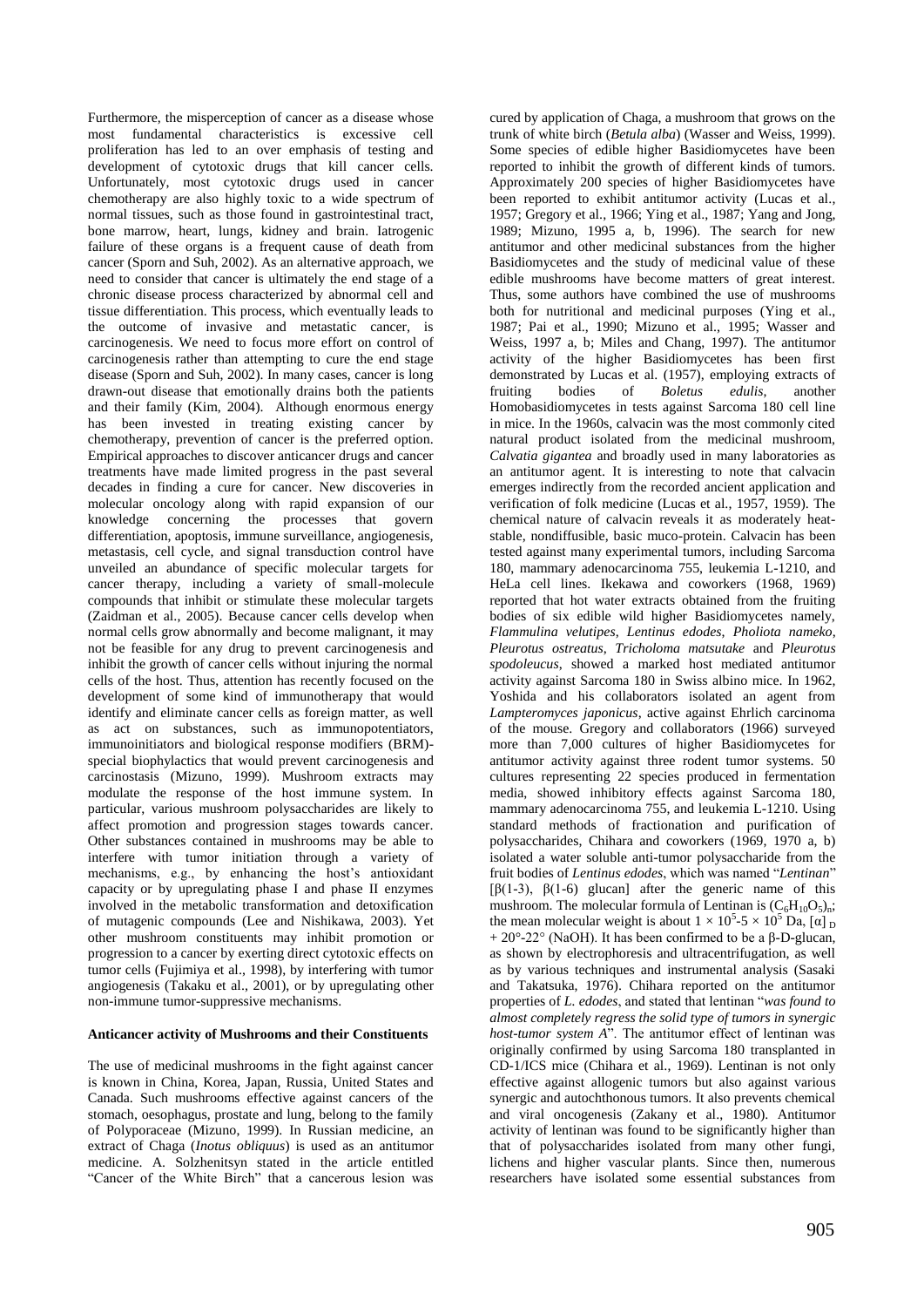mushrooms. They established that these are a type of β-Dglucan, a polysaccharide, yielding D-glucose only by acid hydrolysis. The basic β-D-glucan is a repeating structure with the D-glucose units joined together in linear chains by betabonds (β). These can extend from carbon 1 of one saccharide ring to carbon 3 of the next (β1-3), from carbon 1 to carbon 4 ( $\beta$ 1-4) or from carbon 1 to carbon 6 ( $\beta$ 1-6). Mostly there is a main chain which is either β1-3, β1-4 or mixed β1-3, β1-4 with β1-6 side chains. The study of their steric structures by NMR analyses and X-ray diffractions clarified that active β-D-glucan shows a triple-stranded right-winding helix structure (Bluhm and Sarco, 1977). Molecular weight, degree of branching, number of substituents, as well as ultrastructure, including the presence of single and triple helices, significantly affect the biological activities of βglucans (Adachi et al., 2002). Higher anti-tumor activity seems to be correlated with higher molecular weight, lower level of branching and greater water solubility of β-glucans (Zjawiony, 2004). However, the high branched maitake Dfraction (MD-fraction) from *G. frondosa* (MW 1 000 000–1 200 000 dalton) exerts a high anti-tumor activity (Nanba et al., 1987; Kodama et al., 2003). The carcinostatic mechanism of β-D-glucan is somewhat different from that of conventional chemotherapeutics for cancers, because it belongs to the field of immunotherapeutics, which strives to inhibit or eliminate the growth of cancer cells by activating and reinforcing the immunological functions of the host. It indicates that antitumor polysaccharides to be positioned as a sort of BRM based on their action mechanism, with minimal adverse effects and drug-induced sufferings. In Japan, 3 polysaccharide carcinostatics are available. They are produced from 3 different mushrooms (fruit body of *Lentinus edodes*, mycelium of *Coriolus versicolor*, and a substance produced in medium for *Schizophyllum commune*) (Mizuno, 1999). Polysaccharides demonstrating remarkable antitumor activity *in vivo* have been isolated from various species of mushrooms belonging to Auriculariales, Tremellales, Polyporales, Gasteromycetideae and Agaricomycetideae through screening against Sarcoma 180 in mice, through intraperitoneal (i.p.) or oral (p.o.) methods of administration (Ikekawa et al., 1969; Mori et al., 1989; Mizuno et al., 1995a; Wasser and Weiss, 1997 a, b). Polysaccharides or polysaccharide-protein complexes from mushrooms are able to stimulate the non-specific immune system and exert antitumor activity through the stimulation of the host's defense mechanism (Chihara et al., 1969; Mizuno, 1999; Wasser and Weiss, 1999; Reshetnikov et al., 2001). The drugs activate effector cells like macrophages, T lymphocytes and NK cells to secrete cytokines like TNF-α, IFN-γ, IL-1β, etc., which are antiproliferative and induce apoptosis and differentiation in tumor cells (Lindequist et al., 2005). There is evidence that β-D-glucans induce a biological response by binding to membrane complement receptor type 3 (CR3, alphaMβ2 integrin or CD11b/CD18) on immune effector cells; and that the ligand–receptor complex may be internalized. The intercellular events that occur after glucan-receptor binding have not been fully determined until now (Zhou and Gao, 2002). A recent study has reported that schizophyllan produced by *S. commune* is able to bind the mRNA poly (A) tail (Karinaga et al., 2004). Schizophyllan consists of a main chain of (1->3)-linked β-D-glucopyranosyl units with β-Dglucopyranosyl branch units linked 1->6 at, on average, an interval of three main chain units, degree of branching (DB 0.33), and have average molecular weight of 450,000 (Sasaki

and Takasuka, 1976). A single helical conformer of schizophyllan stimulated the synthesis of a variety of cytokines, including TNF-α, from differentiated U937 cells, THP-1 cells, or human PBMC (Hirata et al., 1998). Schizophyllan is also commercially available in Japan as the drug sonifilan, which is effectively used against cervical cancer. Polysaccharides from mushrooms acting as immunomodulators work mainly by increasing macrophage activity. Macrophages and other phagocytes can be regarded as the body's protective shield. Currently, it is known that many mushroom polysaccharides from *Tremella fusiformis, Schizophyllum commune, Dendropolyporus umbellatus, Grifola frondosa, Hericium erinaceus, Inonotus obliquus, Ganoderma lucidum, G. applanatum, Lentinus edodes, Flammulina velutipes* have shown the ability to stimulate macrophage activity and strengthen immune system (Wasser and Weiss, 1999). In addition to β-D-glucans, a number of high molecular weight antitumor components were isolated from medicinal mushrooms, including heteroglycans, chitinous substances, peptidoglycans, lectins, RNA components, dietary fiber, and/or indigestible polysaccharides (Wasser and Weiss, 1999). A number of low molecular weight organic substances, such as terpenoids, steroids, novel gamma-pyrones, and novel phenols, isolated from mushrooms and identified, were screened for growth inhibition of cultured cancer cells, such as those in carcinoma of the cervical canal (HeLa cells) and the liver (hepatoma cells) (Jong et al., 1991; Mizuno, 1995 a, b, 1996; Kawagishi, 1995). Some terpenoids and their derivatives from Polyporales and Ganodermatales mushrooms are cytotoxic. These compounds are candidates for antitumor agents; indeed, about 100 different triterpenoids has been reported from the fruiting bodies and mycelia of *Ganoderma lucidum* and *G. applanatum*. These include highly oxidized lanostanine type triterpenoids. X-ray analysis has confirmed that some of these compounds like ganoderic acids, ganolucidic acids, ganosporeric acids, etc. have a boat shaped ring in their structure. Triterpenoids such as ganoderic acids, isolated from submerged cultured mycelial mass have been reported to inhibit growth of hepatoma cells *in vitro* (Toth et al., 1983). Zaidman et al. (2007) has reported that *G. lucidum*  downregulated cyclin D1 expression leading to dephosphorylation of pRb and growth arrest of LNCaP prostate cancer cell line. *Omphalatus olearius* and *Lampteromyces japonicus* produce the cytotoxic tricyclic sesquiterpene, illudin S (lamterol) (Konno, 1995), which demonstrates anticancer properties and inhibits cancer growth cells by unique mechanism. It is believed that illudin S undergoes activation by glutathione. The activated form is then capable of covalent binding to DNA. This halts DNA replication and leads to cell death. The lipid fraction of *A. blazei* was reported to contain a compound with antitumor activity, subsequently identified as ergosterol (Takaku et al., 2001). Ergosterol was even identified as one of the most active constituents in the lipid fraction of *Grifola frondosa*, which exhibited antioxidant activity and inhibited the cyclooxygenase enzymes, COX-1 and COX-2 (Zhang et al., 2002). Oxidative damage is strongly implicated in the development of many chronic diseases, including cancer. The inducible form of COX, COX-2, also appears to play an important role in certain cancers. Its inhibition can result in the inhibition of tumor development, and it appears to be beneficial even in some established tumors (Prescott and Fitzpatrick, 2000). Apart from these, recent literature reports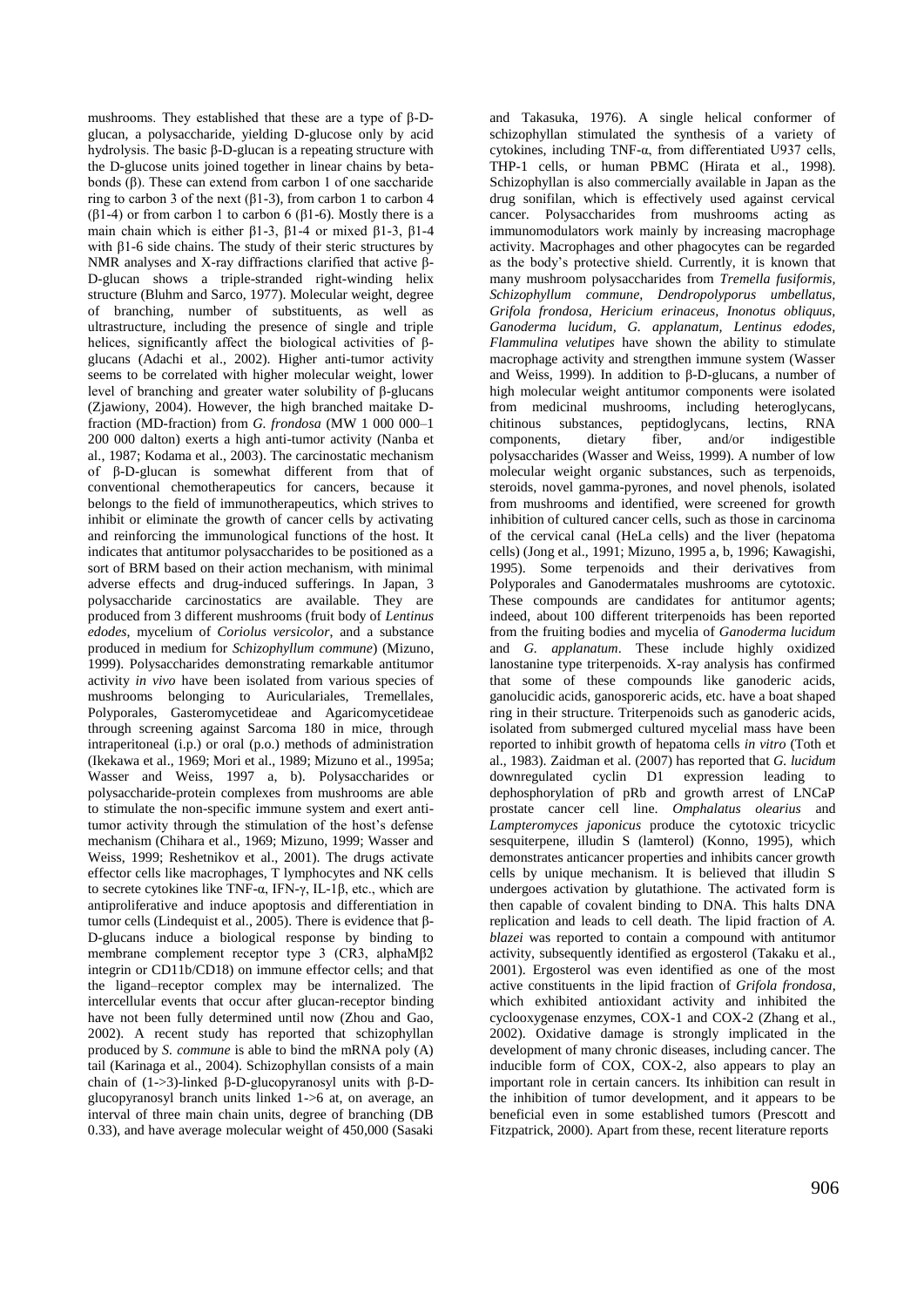# **Table 1.** Anticancer effect of mushrooms

| <b>Table 1.</b> Anticancer effect of mushrooms |                                                 |                                                              |                                |
|------------------------------------------------|-------------------------------------------------|--------------------------------------------------------------|--------------------------------|
| Mushroom name                                  | Active component                                | Effective against                                            | Reference                      |
| Agaricus blazei                                | Acid treated fraction                           | Meth-A-tumor model                                           | Fujimiya et al., 1998          |
| Agaricus blazei                                | Poysaccharide fraction                          | Sarcoma-180                                                  | Minato et al., 1999            |
| Agaricus blazei                                | Hot water extract                               | Sarcoma-180                                                  | Minato et al., 1999            |
| Agaricus blazei                                | Ergosterol                                      | Tumor                                                        | Takaku et al., 2001            |
|                                                |                                                 |                                                              |                                |
| Agaricus sylvaticus                            |                                                 | Colorectal cancer                                            | Fortes et al., 2009            |
| <b>Boletus edulis</b>                          | Extracts                                        | Sarcoma 180                                                  | Lucas et al., 1957             |
| Calvatia gigantea                              | Calvacin                                        | Sarcoma 180, mammary                                         | Lucas et al., 1957, 1959       |
|                                                |                                                 | adenocarcinoma 755, leukemia L-<br>1210, and HeLa cell lines |                                |
| Coriolus versicolor                            | <b>PSP</b>                                      | Non-small cell lung cancer                                   | Tsang et al., 2003             |
| Coriolus versicolor                            | Polysaccharide peptide (PSP)                    | Non small cell lung cancer                                   | Tsang et al., 2003             |
| Flammulina velutipes                           | Hot water extract                               | Sarcoma 180                                                  | Ikekawa et al., 1968, 1969     |
| Ganoderma lucidum                              | Ganoderic acid                                  | Growth of hepatoma cells in vitro                            | Toth et al., 1983              |
| Ganoderma lucidum                              | Ganopoly                                        | Advanced cancer                                              | Gao et al., 2002               |
| Ganoderma lucidum                              |                                                 | Growth arrest of LNCaP prostate<br>cancer cell line          | Zaidman et al., 2007           |
| Grifola frondosa                               | Ergosterol                                      | Tumor development in some<br>established tumors              | Prescott and Fitzpatrick, 2000 |
| Grifola frondosa                               | MD-fraction                                     | Breast, prostate, lung, liver and<br>gastric cancer          | Deng et al., 2009              |
| Inotus obliquus                                | Extract                                         | Tumor                                                        | Wasser and Weiss, 1999         |
| Lampteromyces                                  |                                                 | Ehrlich carcinoma                                            | Yoshida, 1962                  |
| japonicus                                      |                                                 |                                                              |                                |
| Lampteromyces                                  | Illudin S                                       | Growth of Cancer cells                                       | Konno, 1995                    |
| japonicas                                      |                                                 |                                                              |                                |
| Lentinus edodes                                | Lentinan                                        | Sarcoma 180                                                  | Chihara et al., 1969           |
| Lentinus edodes                                | Lentinan                                        | Stomach cancer, Colon cancer                                 | Hazama et al., 1998            |
| Lentinus edodes                                |                                                 | Sarcoma 180                                                  | Ikekawa et al., 1968, 1969     |
| Lentinus edodes                                | Lentinan                                        | K36 murine lymphoma                                          | Ng et al., 2002                |
| Lentinus edodes                                | Crude extract                                   | K36 murine lymphoma                                          | Ng et al., 2002                |
| Lentinus edodes                                | Lentinan                                        | Various colon carcinoma cell line                            | Ng et al., 2002                |
| Lepista inversa                                | Methanol and crude extract                      | Lymphocytic leukemia                                         | Bezivin et al., 2003           |
| Lepista inverse                                |                                                 | Lewis lung cancer                                            | Bezivin et al., 2003           |
| Lyophyllum decastes                            | Ethanol precipitate of hot                      | Sarcoma-180                                                  | Ukawa et al., 2000             |
|                                                | water fraction                                  |                                                              |                                |
| Lyophyllum decastes                            | Poysaccharide fraction                          | Sarcoma-180                                                  | Ukawa et al., 2000             |
| <b>Phellinus linteus</b>                       |                                                 | Growth, angiogenesis and invasive                            | Sliva et al., 2008             |
|                                                |                                                 | behaviour of breast cancer cells                             |                                |
| Phillinus rimosus                              | Ethyl acetate, methanol and<br>aqueous extracts | Ehrllich ascites carcinoma                                   | Ajith et al., 2003             |
| Phillinus rimosus                              | Ethyl acetate, methanol and<br>aqueous extracts | Dalton's lymphoma ascites                                    | Ajith et al., 2003             |
| Omphalatus olearius                            | Illudin S)                                      | Growth cells of cancer cells                                 | Konno, 1995                    |
| Pholiota nameko                                | Hot water extract                               | Sarcoma 180                                                  | Ikekawa et al., 1968, 1969     |
| Pleurotus ostreatus                            | Hot water extract                               | Sarcoma 180                                                  | Ikekawa et al., 1968, 1969     |
| Pleurotus spodoleucus                          | Hot water extract                               | Sarcoma 180                                                  | Ikekawa et al., 1968, 1969     |
| Pleurotus pulmonarius                          | Methanol extract                                | Ehrllich ascites carcinoma                                   | Jose et al., 2002              |
| Schizophyllum commune                          | Schizophyllan                                   | Cervical cancer                                              | Okamura et al., 1986           |
| Sparassis crispa                               | Several polysaccharide<br>fractions             | Sarcoma-180                                                  | Ohno et al., 2000              |
| Tricholoma matsutake                           | Hot water extract                               | Sarcoma 180                                                  | Ikekawa et al., 1968, 1969     |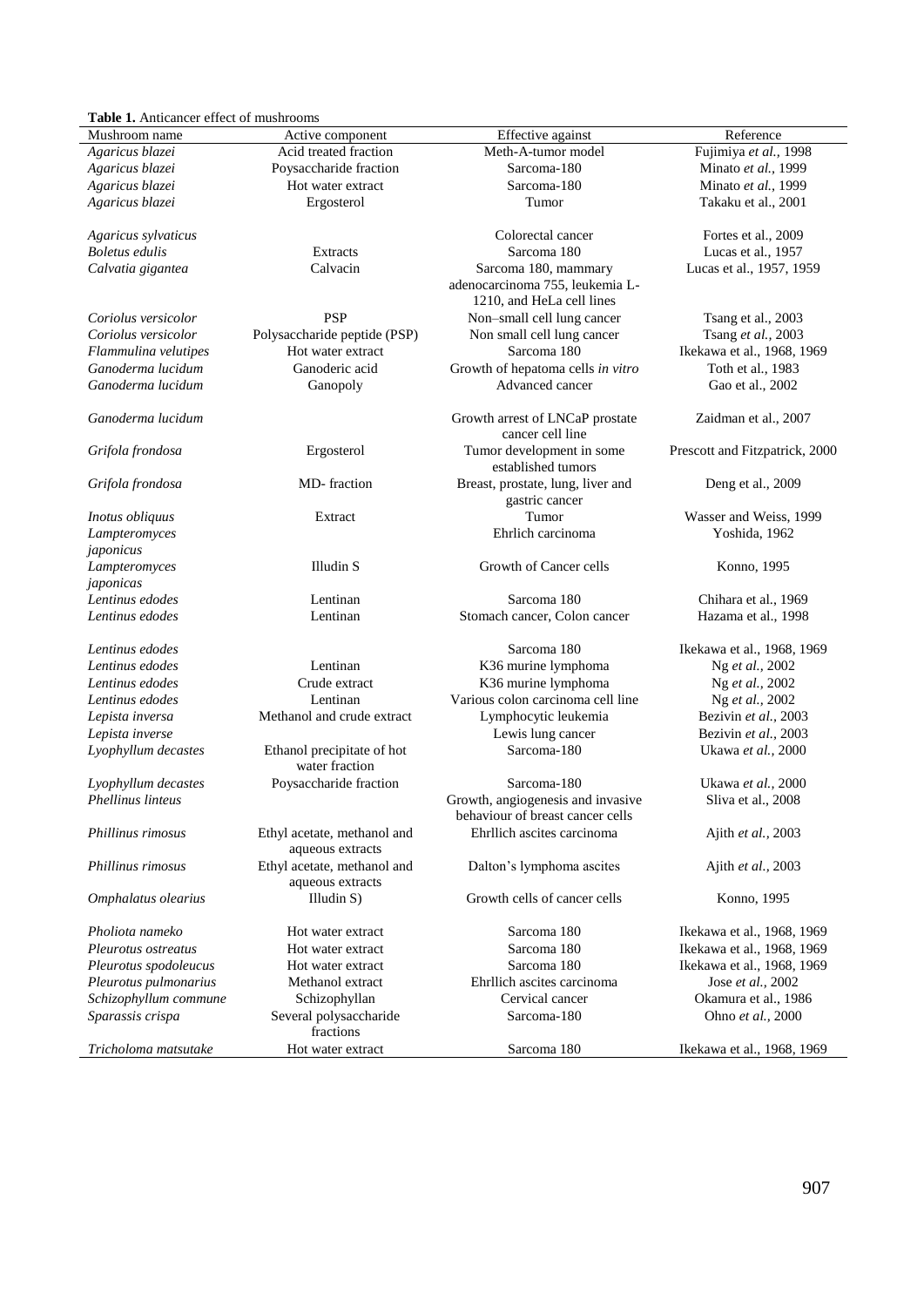*Phellinus linteus* to suppress growth, angiogenesis and invasive behaviour of breast cancer cells through the inhibition of serine-threonine kinase protein kinase B (PKB/AKT) signaling. It suppresses phosphorylation of AKT at Thr<sup>308</sup> and Ser<sup>473</sup> in breast cancer cells (Sliva et al., 2008). Upto date report on anticancer activity of different mushrooms were summarized in Table 1.

## **Human Clinical Trials**

Lentinan from *L. edodes*, schizophyllan from *S. commune*, MD-fraction from *G. frondosa* and compounds from *T. versicolor* (protein-bound polysaccharide Krestin/PSK and polysaccharide peptides/PSP) are in clinical use, especially in Japan and China, for the adjuvant tumor therapy (immunotherapy) in addition to the major cancer therapies like surgical operation, radiotherapy and chemotherapy. Application of lentinan in addition to chemotherapy led to prolongation of survival time, restoration of immunological parameters and improvement of life quality in patients with stomach cancer, colon cancer and other carcinomas in comparison to patients who had chemotherapy alone (Hazama et al., 1995). A randomized, placebo-controlled, double-blind study was conducted with orally administered PSP isolated from *Coriolus versicolor* in 68 patients with advanced (stages III or IV) non–small cell lung cancer (Tsang et al., 2003). The patients received three capsules of 340 mg each (or placebo) three times daily for 4 weeks. Leukocyte and neutrophil counts rose significantly after PSP treatment, whereas they decreased in the control group. Total IgG and IgM levels were significantly increased in the PSP group but not in the placebo group, with the difference between the groups being statistically significant. There were, however, no complete or partial responses to PSP treatment. The number of patients that withdrew from the study, mostly due to significant deterioration, was significantly higher in the placebo group  $(n = 8)$  compared with the PSP group  $(n = 2)$ , suggesting that ingestion of PSP was associated with a reduced rate of deterioration. A phase I/II study was conducted with Ganopoly (a crude polysaccharide fraction of *Ganoderma lucidum*, 600 mg given orally three times daily for a total dose of 1800 mg/day in patients with advanced cancer (Gao et al., 2002). No partial or complete responses occurred, but some patients reportedly experienced palliative effects. Immune parameters were assessed in 75 of the 143 patients originally enrolled and were found not to be affected by the mushroom fraction. In a subgroup of 32 patients with stable disease for 12 weeks,<br>however, the lymphocyte mitogenic response to lymphocyte mitogenic response to phytohemagglutinin (PHA) and concanavalin A (ConA) were significantly increased, as was the natural killer (NK) cell activity. In a case, series of eight patients with various cancers (mostly stage II, stage III, stage IV), who were given 100 mg of D-fraction, a polysaccharide isolated from *Grifola frondosa* (maitake), daily for up to 34 months, there was an, at times marked, increase in Natural-Killer (NK) activity (Kodama et al., 2002). The maitake D-fraction is a relatively new compound, and there are a number of clinical trials in breast, prostate, lung, liver and gastric cancers underway in the United States and Japan (Deng et al., 2009). Most of these are at an early clinical stage (phase I/II). In early 1998, for example, Maitake products received FDA (Food and Drug Administration, USA) approval for an investigational new drug application to conduct a phase II pilot study on the efficacy of a maitake D-fraction in treating advanced breast and prostate cancer patients (Zhuang and Wasser, 2004). Dietary supplementation with *Agaricus sylvaticus* produces

benefits in hematological and immunological parameters and can reduce fasting glycemia levels in patients with colorectal cancer in the postoperative phase (Fortes et al., 2009). This reduction results in beneficial effects on the metabolism of carbohydrates in these patients. As for low molecular weight mushroom compounds, only a minute fraction of the many newly discovered compounds have proceeded to a higher level of clinical evaluation. To our knowledge, irofulven is the most extensively studied compound in this group. Irofulven (6-hydroxymethylacylfulvene) is a hemisynthetic analogue of the toxin illudin S (McMorris et al., 2001). Phase II clinical trials were performed in advanced melanoma (Pierson et al., 2002), advanced renal cell carcinoma (Berg et al., 2001), relapsed or refractory non-small cell lung cancer (Sherman et al., 2004), metastatic colorectal cancer (Nasta et al., 2003), and recurrent or persistent endometrial carcinoma (Schilder et al., 2004). Unfortunately, irofulven demonstrated minimal to no significant antitumor activity in these trials. Despite evidence of irofulven activity in pancreatic cancer, MGI PHARMA Inc., Minneapolis, Minnesota, USA (April 2002) stopped a phase III irofulven clinical trial for refractory pancreatic cancer, based on preliminary data analysis. There are still ongoing phase II clinical trials in ovarian, prostate, and hepatocellular cancers.

## **Conclusion**

Hematological and immunological alterations are common in patients with malignant neoplasms. Scientific evidence has shown that dietary supplementation with medicinal fungi is capable of significantly improving the physiological condition and prognosis of patients with cancer because of their effects on red blood cells and the immune system (Fortes et al., 2006; Sullivan et al., 2006). Current research on the immune modulation exerted by mushrooms has gone beyond the mechanisms involved in their antitumor activities. One of the risks of radiation and chemotherapy in the treatment of cancer patients is the development of leukopenia, which substantially increases the risk of infections. Hence, several recent studies have addressed the question of whether mushroom extracts or constituents can enhance hematopoiesis by exploring optimum dosing, efficacy and safety, alone or in combination with chemotherapy/radiotherapy, by which they might do so. Collectively, the literature published supports the concept that certain mushrooms and mushroom extracts may have potent antiangiogenesis, antipromotion, and antiprogression actions. The structures and bioactivities of numerous<br>substances, including various polysaccharides and substances, including various polysaccharides triterpenoids isolated from mushrooms have been identified. Accumulating evidence from *in vitro* and clinical studies has indicated that mushrooms exhibit cancer-preventive and anticancer activity, which might be ascribed to its antioxidative and radical-scavenging effects, inhibition of metabolic activation and enhancement of detoxification of carcinogens, direct cytotoxicity, antiproliferation, and modulation of signaling transduction molecules, induction of cell-cycle arrest and apoptosis, and enhancement of host immune function. Prerequisition for a use as drug, nutraceutical or other purpose is the continuous production of mushrooms (fruiting bodies or mycelium) in high amounts and in a standardized quality. There is a need in the field for detailed information on the extraction procedure and, if at allpossible, a thorough analysis of the chemical composition of the extract under investigation. This would not only enhance reproducibility, but would eventually make it possible to correlate specific chemical constituents or combinations of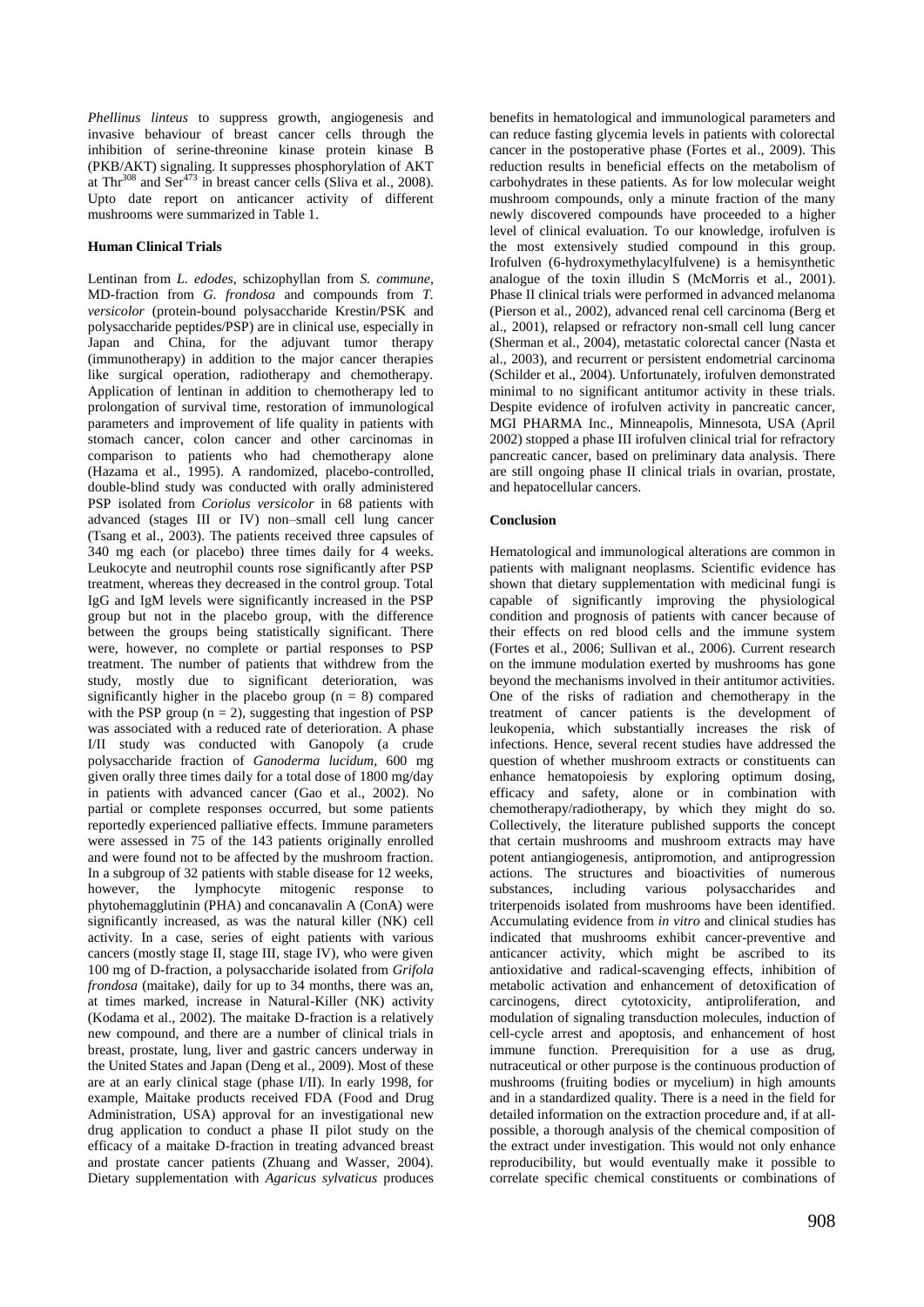constituents with particular biological activities. Natural products have been major molecular structural resources for drug discovery. Antibiotics, penicillin, the analgesic and antipyretic drug aspirin, the anticancer drug taxol, the antimalarial drug artemisinin, and the anti-Alzheimer's disease drug huperzine A are typical, successful examples. The reservoir of natural products contains an abundance of chemical novelty and diversity: about 40% of the chemical scaffolds of the published natural products are unique and have not been made by synthetic chemistry. Another advantage is their chiral center. Most natural products are chiral and occur as single enantiomers; and many modern drugs are chiral and have their biological activity associated with only one of the enantiomers. Therefore, using natural products as enantiomerically pure starting materials is a good solution to this problem. Today, it becomes increasingly difficult to synthesize or discover new and interesting lead compounds. However, with the aid of techniques like highthroughput screening assays, 3-D protein–ligand models, virtual screening, computer assisted rational drug design, and the expanding knowledge of the molecular basis of tumorigenesis and metastasis, it seems feasible to harness the natural pool and discover novel compounds that rationally target the abnormal molecular and biochemical signals leading to cancer. Thus, the immediate goal must be to identify the pharmaceutical activities of mushrooms and their constituents aimed at improving their potency, selectivity, bioavailability, as well as pharmacokinetics and pharmacodynamics, and explore their potential synergy with other pharmaceutical compounds available for combating cancer.

#### **References**

- Adachi Y, Suzuki Y, Jinushi T, Yadomae T, Ohno N (2002) Th1-oriented immunomodulating activity of gel-forming fungal (1-3)-beta-glucans. Int J Med Mushrooms 4: 95-109
- Ajith TA, Janardhanan KK (2003) Cytotoxic and antitumor activities of a polypore macrofungus, *Phellinus rimosus*  (Berk) Pilat. J Ethnopharmacol 84: 157-162
- Berg WJ, Schwartz L, Yu R, Mazumdar M, Motzer RJ (2001) Phase II trial of irofulven (6-(2001) Phase II trial of irofulven (6 hydroxymethylacylfulvene) for patients with advanced renal cell carcinoma. Invest New Drugs 19: 317-320
- Bezivin C, Deleros JG, Fortil H, Amoros M, Boustie J (2003) Toxicity and antitumor activity of a crude extract from *Lepista inverse* (Scop.: Fr.) Pat. (Agaricomycetideae): A preliminary study. J Int Med Mushroom 5: 25-30
- Biswas G, Sarkar S, Acharya K (2011) Hepatoprotective activity of the ethanolic extract of *Astraeus Hygrometricus* (Pers.) Morg. Dig J Nanomater Bios 6: 637-641
- Biswas G, Sarkar S, Acharya K (2010) Free radical scavenging and anti-inflammatory activities of the extracts of *Astraeus hygrometricus* (Pers.) Morg. Latin Am J Pharm 29(4): 549-553
- Bluhm TL, Sarco A (1977) The triple helical structure of lentinan, a β-(1-3)-D-glucan. Canadian J Chem 55: 293-299
- Bongard-Levin GM (1980) In: The origin of Aryan Scythia to India, Arnold Heinemann Publishers (India) Pvt. Ltd., New Delhi
- Breene WW (1990) Nutritional and medical value of speciality mushrooms. J Food Prod 53: 883-894
- Chang ST, Miles PG (1989) The nutritional attributes and medicinal value of edible mushrooms. In: Edible mushrooms and their cultivation, CRC Press Inc., Florida, p 27-38
- Chang ST, Miles PG (1992) Mushroom biology- a new discipline. Mycologist 6: 64-65
- Chihara G, Hamuro J, Maeda Y, Arai Y, Fukuoka F (1970a) Antitumor polysaccharide derived chemically from natural glucan (pachyman). Nature 225: 943-944
- Chihara G, Hamuro J, Maeda YY, Arai Y, Fukuoka F (1970b) Fractionation and purification of the polysaccharides with marked antitumor activity, especially lentinan, from *Lentinus edodes*. Cancer Res 30: 2776-2781
- Chihara G, Maeda Y, Hamuro J, Sasaki T, Fumiko F (1969) Inhibition of mouse Sarcoma 180 by polysaccharides from *Lentinus edodes* (Berk.)Sing*.* Nature 222: 687-688
- Chihara G (1992) Immunopharmacology of lentinan, a polysaccharide isolated from *Lentinus edodes*: its application as a host defense potentiator. Int J Orient Med 17: 57-77
- Daba AS, Ezeronye OU (2003) Anti-cancer effect of polysaccharides isolated from higher basidiomycetes mushrooms. African J Biotechnol 2(12): 672-678
- Deng G, Lin H, Seidman A, Fornier M, D'Andrea G, Wesa K, Yeung S, Cunningham-Rundles S, Vickers AJ, Cassileth B (2009) A phase I/II trial of a polysaccharide extract from *Grifola frondosa* (Maitake mushroom) in breast cancer patients: immunological effects. J Cancer Res Clin Oncol 135: 1215-1221
- Fortes RC, Novaes MRCG, Recova VL, Melo AL (2009) Immunological, hematological, and glycemia effects of dietary supplementation with *Agaricus sylvaticus* on patients' colorectal cancer. Exp Biol Med 234: 53-62
- Fortes RC, Taveira VC, Novaes MRCG (2006) The immunomodulator role of β-D-glucans as co-adjuvant for cancer therapy. Rev Bras Nutr Clin 21: 163-168
- Fujimiya Y, Suzuki Y, Oshiman K, Kobori H, Moriguchi K, Nakashima H, Matumoto Y, Takahara S, Ebinat T, Katakura R (1998) Selective tumoricidal effect of soluble proteoglucan extracted from the basidiomicete, *Agaricus blazei* Murill, mediated via natural killer cell activation and apoptosis. Cancer Immunol Immunother 46: 147-159
- Gao Y, Zhou S, Chen G, Dai X, Ye J (2002) A phase I/II study of a *Ganoderma lucidum* (Curt.: Fr.) P. Karst. extract (Ganopoly) in patients with advanced cancer. Int J Med Mushrooms 4: 207-214
- Gregory FJ, Healy EM, Agersborg Jr. HPK, Warren GH (1966) Studies on antitumor substances produced by Basidiomycetes. Mycologia 58: 80-90
- Hazama S, Oka M, Yoshino S, Iizuka N, Wadamori K, Yamamoto N (1995) Clinical effects and immunological analysis of intra abdominal and intra pleural injection of lentinan for malignant ascites and pleural effusion of gastric carcinoma. Cancer Chemother 22: 1595-1597
- Hirata N, Tsuzuki A, Ohno N, Saita M, Adachi Y, Yadomae T (1998) Cytokine synthesis of human monocytes stimulated by triple or single helical conformer of an antitumour (1, 3)-β-D-glucan preparation, sonifilan. Zentralbl Bakteriol 288: 403-413
- Ikekawa T, Nakanishi M, Uehara N, Chihara G, Fukuoka F (1968) Antitumor action of some Basidiomycetes, especially *Phellinus linteus*. Gann 59(2): 155-157
- Ikekawa T, Uehara N, Maeda Y, Nakanishi M, Fukuoka F (1969) Antitumor activity of aqueous extracts of edible mushrooms. Cancer Res 29: 734-735
- Jong SC, Birmingham JM, Pai SH (1991) Immunomodulatory substances of fungal origin. J Immunol Immunopharm 9(3): 115-122
- Jong SC, Yang XT (1999) PSP- a powerful biological response modifier for the mushroom *Coriolus versicolor*.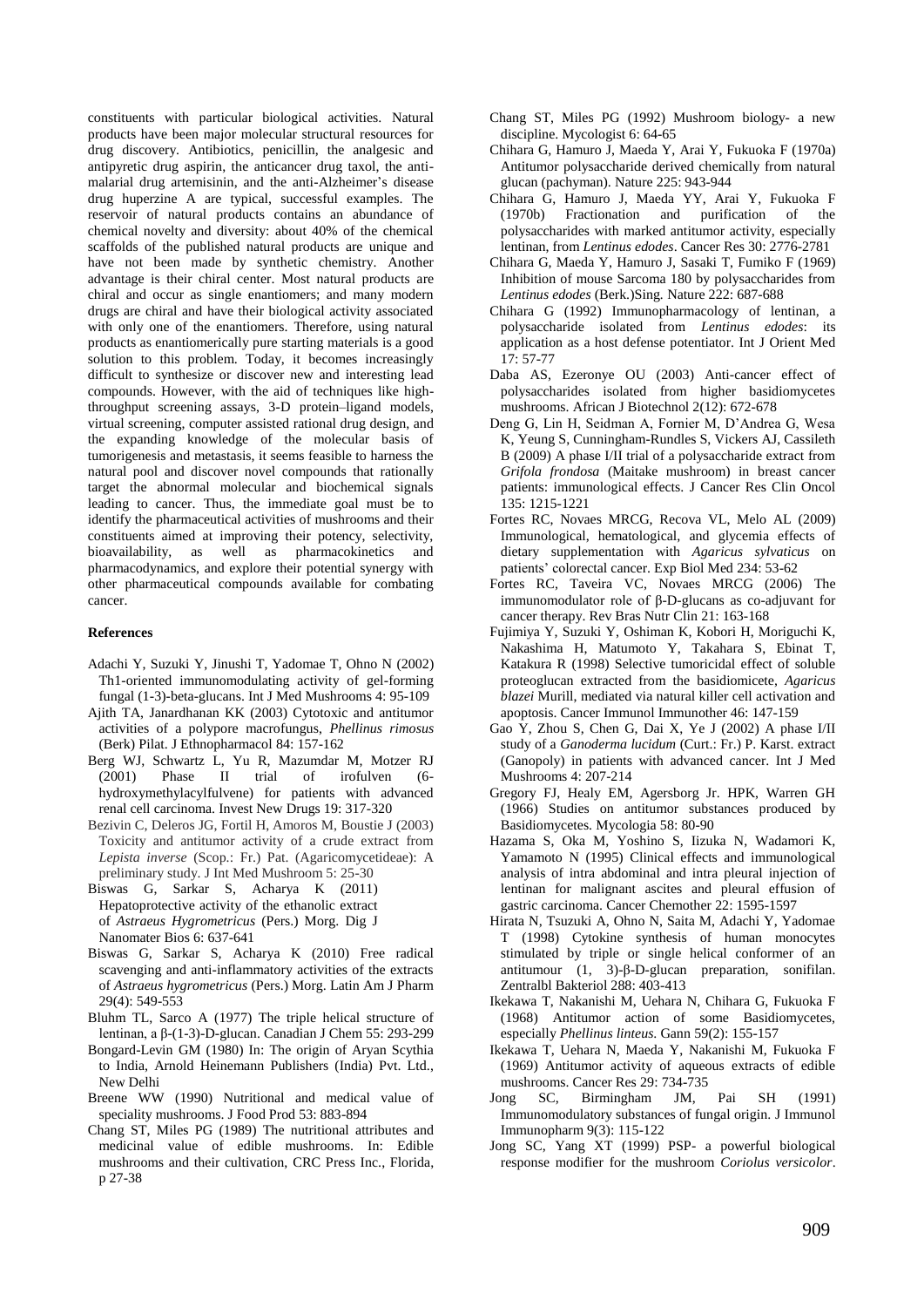In: Yang QY (ed) Advanced research in PSP, Hong Kong Association for Health Care, Hong Kong, p16-28

- Jose N, Ajith TA, Janardhanan, KK (2002) Antioxidant, antiinflammatory, and antitumor activities of culinarymedicinal mushroom *Pleurotus pulmonarius* (Fr.) Quel. (Agaricomycetideae). J Int Med Mushroom 4: 329-335
- Jose N, Janardhanan KK (2000) Antioxidant and antitumor activity of *Pleurotus florida.* Curr Sci 79(7): 941-943
- Karinaga R, Mizu M, Koumoto K, Anada T, Shinkai S, Kimura T, Sakurai K (2004) First observation by fluorescence polarization of complexation between mRNA and the natural polysaccharide schizophyllan. Chem Biodivers 1: 634-639
- Kawagishi H (1995) Mushroom lectins. Food Rev Intern 11(1): 63-68
- Kim H, Hall P, Smith M, Kirk M, Prasain JK, Barnes S, Grubbs C (2004) Chemoprevention by Grape Seed Extract and Genistein in Carcinogen- induced Mammary Cancer in Rats Is Diet Dependent. J Nutr 134: 3445S-3452S
- Kodama N, Komuta K, Nanba H (2003) Effect of maitake (*Grifola frondosa*) D-fraction on the activation of NK cells in cancer patients. J Med Food 6: 371-377
- Kodama N, Komuta K, Sakai N, Nanba H (2002) Effects of D-fraction, a polysaccharide from *Grifola frondosa* on tumor growth involve activation of NK cells. Biol Pharm Bull 25: 1647-1650
- Konno K (1995) Biological active components of poisonous mushrooms. Food Rev Intern 11(1): 83-107
- Lee I S, Nishikawa A (2003) *Polyozellus multiplex,* a Korean wild mushroom, as a potent chemopreventive agent against stomach cancer. Life Sci 73: 3225-3234
- Lindequist U, Niedermeyer THJ, Julich WD (2005) The pharmacological potential of mushrooms eCAM 2(3): 285- 299
- Lowy B (1971) New records of mushroom stories in Guatemala. Mycologia 63: 983
- Lucas EH, Ringler RL, Byerrum RU, Stevens JA, Clarke DA, Stock CC (1957) Tumor inhibitors in *Boletus edulis* and other Holobasidiomycetes. Antibiot Chemother 7: 1-14
- Lucas EH, Byerrum RU, Clarke DA, Reilly HC, Stevens JA, Stock CC (1959) Production of oncostatic principles *in vivo* and *in vitro* by species of genus *Calvatia*. Antibiot Annu 19: 493-496
- McMorris TC, Yu J, Lira R, Dawe R, MacDonald JR, Waters SJ, Estes LA, Kelner MJ (2001) Structure-activity of antitumor agent irofulven (hydroxymethylacylfulvene) and analogues. J Org Chem 66: 6158-6163
- Miles PG, Chang ST (1997) Mushroom Biology: Concise Basics and Current Developments, World Scientific, Singapore
- Minato K, Mizuno M, Terai H, Tsuchida H (1999) Autolysis of lentinan, an antitumor polysaccharide, during storage of *Lentinus edodes*. Shiitake mushroom. J Agric Food Chem 47: 1530-1532
- Mizuno T, Sakai T, Chihara G (1995) Health foods and medicinal usages of mushrooms. Food Rev Int 11(1): 69-81
- Mizuno T (1995a) Bioactive biomolecules of mushroom food, function and medicinal effect of mushroom fungi. Food Rev Int 11: 7-21
- Mizuno T (1995b) Yamabushitake, *Hericium erinaceus*: bioactive substances and medicinal utilization. Food Rev Int 11: 173-178
- Mizuno T (1996) Development of antitumor polysaccharides from mushroom fungi. Foods Food Ingred J Jpn 167: 69-85
- Mizuno T (1999) Extraction and development of antitumoractive polysaccharides from medicinal mushrooms in Japan. Int J Med Mushrooms 1: 9-29
- Mori K, Toyomasu T, Nanba H, Kuroda H (1989) Antitumor action of fruit bodies of edible mushrooms orally administered to mice. Mushroom Sci 12(1): 653-660
- Nanba H, Hamaguchi A, Kuroda H (1987) The chemical structure of an antitumor polysaccharide in fruit bodies of *Grifola frondosa* (maitake). Chem Pharm Bull 35: 1162- 1168
- Nasta SD, Hoff PM, George CS, Neubauer M, Cohen SC, Abbruzzese J, Winn R, Pazdur RM (2003) Phase II study of MGI-114 administered intravenously for 5 days every 28 days to patients with metastatic colorectal cancer. Am J Clin Oncol 26: 132-134
- Ng ML, Yap AT (2002) Inhibition of human colon carcinoma development by lentinan from shiitake mushrooms (*Lentinus edodis).* J Altern Complement Med 8: 581-589.
- Ohno N, Miura NN, Nakajima M, Yadomae T (2000) Antitumor 1.3-β-glucan from cultured fruit body of *Sparassis crispa.* Biol Pharm Bull 23: 866-872
- Okamura K, Kinukawa T, Tsumura Y, Otani T, Itoh T, Kobayashi H, Matsuura O, Kobayashi M, Fukutsu T, Ohshima S (1986) Clinical evaluation of Schizophyllan combined with irradiation in patients with cervical cancer: A randomized controlled study. Cancer 58: 865–872
- Ooi VEC, Liu F (1999) A review of pharmacological activities of mushroom polysaccharides. Int J Med Mushrooms 1: 195-206
- Pai SH, Jong SC, Lo DW (1990) Usages of mushrooms. Bioindustry 1: 126-131
- Pal J, Ganguly S, Tahsin KS, Acharya K (2010) *In vitro* free radical scavenging activity of wild edible mushroom, *Pleurotus squarrosulus* (Mont.) Singer. Indian J Exp Biol 47: 1210-1218
- Pan Ming Li MD (1992) Cancer treatment with Fu Zheng Pei Ben Principle, Fujian Science and Technology Press, China
- Pierson AS, Gibbs P, Richards J, Russ P, Eckhardt SG, Gonzalez R (2002) A phase II study of Irofulven (MGI 114) in patients with stage IV melanoma. Invest New Drugs 20: 357-362
- Prescott SM, Fitzpatrick FA (2000) Cyclooxygenase-2 and carcinogenesis. Biochim Biophys Acta 1470: M69-M78
- Reshetnikov SV, Wasser SP, Tan KK (2001) Higher Basidiomycota as a source of antitumor and immunostimulating polysaccharides. Int J Med Mushrooms 3: 361-394
- Sasaki T, Takasuka N (1976) Further study of the structure of lentinan, an antitumor polysaccharide from *Lentinus edodes.* Carbohydr Res 47: 99-104
- Schilder RJ, Blessing JA, Pearl ML, Rose PG (2004) Evaluation of irofulven (MGI-114) in the treatment of recurrent or persistent endometrial carcinoma: a phase II study of the Gynecologic oncology group. Invest New Drugs 22: 343-349
- Sharma N (2003) Medicinal uses of macrofungi. Ethnobotan 15: 97-99
- Sherman CA, Herndon JE 2nd, Watson DM, Green MR (2004) A phase II trial of 6-hydroxymethylacylfulvene (MGI-114, irofulven) in patients with relapsed or refractory non-small cell lung cancer. Lung Cancer 45: 387-392
- Sliva D, Jedinak A, Kawasaki J, Harvey K, Slivova V (2008) *Phellinus linteus* suppresses growth, angiogenesis and invasive behaviour of breast cancer cells through the inhibition of AKT signaling. Brit J Cancer 98: 1348-1356
- Sporn MB, Suh N (2002) Chemoprevention of Cancer. Carcinogenesis 21: 524-530
- Sullivan R, Smith JE, Rowan NJ (2006) Medicinal mushrooms and cancer therapy. Perspect Biol Med 49: 159-170